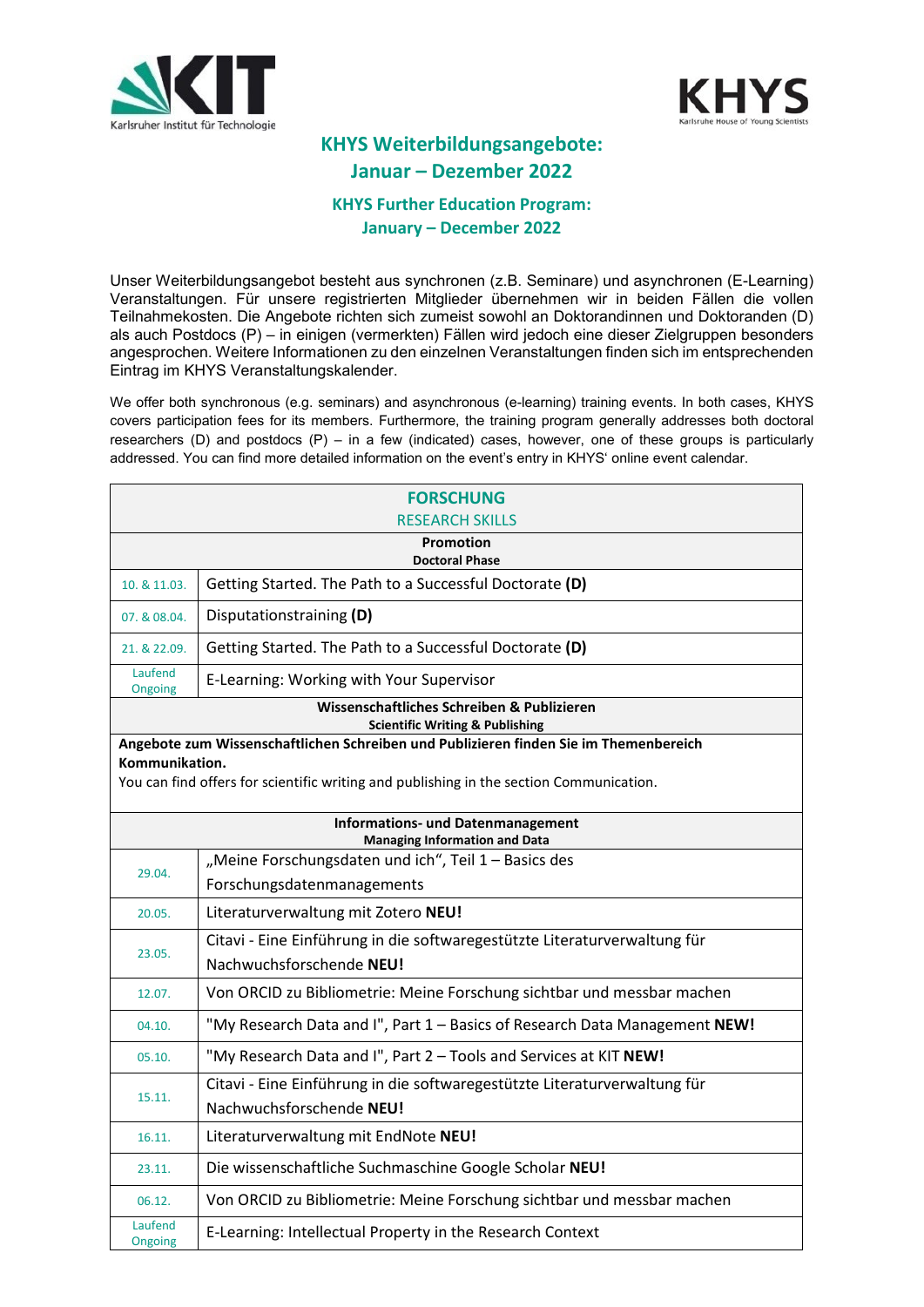## **KHYS Weiterbildungsangebote: Januar – Dezember 2022 (Forts.)**

### **KHYS Further Education Program: January – December 2022 (contd.)**

|                                                                                         | <b>Drittmittel</b><br><b>Third-Party Funding</b>                            |
|-----------------------------------------------------------------------------------------|-----------------------------------------------------------------------------|
| Ab/from                                                                                 | Grant Proposal Development: How to Design and Communicate Your Research     |
| 10.02.                                                                                  | Project Convincingly for Funding Bodies (P)                                 |
| 01.06.                                                                                  | Navigating the German and European Research Funding Landscape (P)           |
| 06. & 07.07.                                                                            | How to Advance your Career in Research and Get Funded (P)                   |
| 28.11.                                                                                  | Navigating the German and European Research Funding Landscape (P)           |
| Methoden & Gute wissenschaftliche Praxis<br><b>Methods &amp; Good Research Practice</b> |                                                                             |
| 12.04.                                                                                  | Ethics in the Lab: A Workshop for Junior Scientists on how to Address Moral |
|                                                                                         | <b>Challenges of Their Work</b>                                             |
| 29. & 30.09.                                                                            | Good Research Practice for (Post)Doctoral Researchers NEW!                  |
|                                                                                         | Ethics in the Lab: A Workshop for Junior Scientists on how to Address Moral |
| 28.10.                                                                                  | <b>Challenges of Their Work</b>                                             |
| Laufend<br>Ongoing                                                                      | E-Learning: Statistical Methods for Research                                |
| Laufend<br>Ongoing                                                                      | E-Learning: Research Methods                                                |
| Laufend<br>Ongoing                                                                      | E-Learning: Ethical Research                                                |

|                                     | <b>KOMMUNIKATION</b><br><b>COMMUNICATION</b>                                                            |
|-------------------------------------|---------------------------------------------------------------------------------------------------------|
|                                     | Wissenschaftliches Schreiben<br><b>Scientific Writing</b>                                               |
| 10. & 11.02.                        | Scientific Writing. Turning the Blank Page into a Manuscript                                            |
| Ab/from<br>25.02.                   | Scientific Writing - Improving your Ability to Compose a Scientific Text                                |
| 04. & 05.05.                        | Wissenschaftliches Schreiben für Promovenden und Postdocs aus den Natur- und<br>Ingenieurwissenschaften |
| 22. & 23.09.                        | Scientific Writing. Turning the Blank Page into a Manuscript                                            |
| Ab/from<br>04.10.                   | Scientific Writing - Improving your Ability to Compose a Scientific Text                                |
| Laufend<br>Ongoing                  | E-Learning: Wissenschaft. Verständlich. Schreiben                                                       |
|                                     | <b>Publizieren</b><br><b>Publishing</b>                                                                 |
| 09.03.                              | Publizieren am KIT: Open Access & mehr                                                                  |
| 11.03.                              | Autoren- und Urheberrecht: Ein Überblick                                                                |
| 26.10.                              | Autoren- und Urheberrecht: Was Sie als Nachwuchsforschende wissen sollten                               |
| 24. & 25.11.                        | Publication Strategies in Science (P) NEW!                                                              |
| 01.12.                              | Publizieren am KIT: Open Access & mehr                                                                  |
| Laufend<br>Ongoing                  | <b>E-Learning: Getting Published</b>                                                                    |
|                                     | Mündliche Kommunikationstechniken<br><b>Oral Communication Techniques</b>                               |
| Ab/from<br>01.02./26.04./<br>13.09. | E-Learning: Short-Cuts to Industry - Initial Insights into Business Competences (P)                     |
| 23.05.                              | Busting Jargon. Tools for Comprehensible Communication in Science NEW!                                  |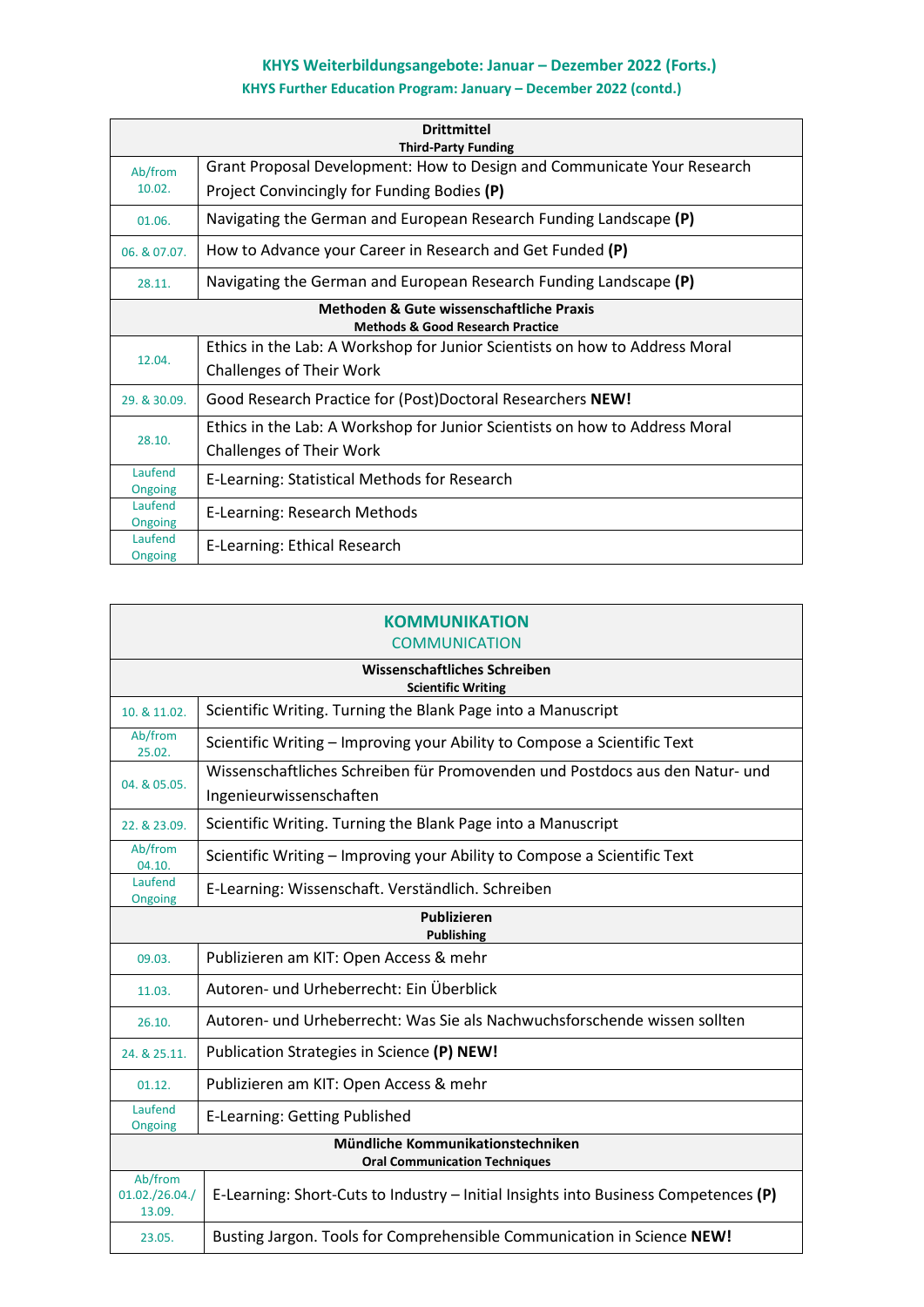# **KHYS Weiterbildungsangebote: Januar – Dezember 2022 (Forts.)**

**KHYS Further Education Program: January – December 2022 (contd.)**

| 30.05.                     | Souverän auftreten, effektiv kommunizieren (P) NEU!                    |
|----------------------------|------------------------------------------------------------------------|
| 22. & 23.06.               | Gesprächsführung in der Wissenschaft                                   |
| 27. & 28.09.               | Managing Conversations as a Young Scientist NEW!                       |
| Präsentieren<br>Presenting |                                                                        |
| 15. & 16.02.               | Communicating Science Comprehensibly through Visualizations            |
| 10. & 11.03.               | Presentation Skills for Young Researchers                              |
| 08. & 09.11.               | Conference Presentation Training for Doctoral Researchers and Postdocs |
| Laufend<br>Ongoing         | E-Learning: Conferences, Presenting and Networking                     |

|                                     | <b>MANAGEMENT &amp; FÜHRUNG</b><br><b>MANAGEMENT &amp; LEADERSHIP</b>                              |
|-------------------------------------|----------------------------------------------------------------------------------------------------|
|                                     | Projektmanagement                                                                                  |
| 13. & 14.01.                        | <b>Project Management</b><br>Grundlagen des Projektmanagements                                     |
| 05. & 06.04.                        | Managing Projects in Industry NEW!                                                                 |
| 26. & 27.04.                        | Project Management in Science                                                                      |
| 07. & 08.07.                        | Erfolgreiche Projektarbeit im Team                                                                 |
| 20. & 21.10.                        | Grundlagen des Projektmanagements                                                                  |
| 17. & 18.11.                        | Agile Project Management                                                                           |
| Laufend<br>Ongoing                  | E-Learning: Managing Your Research Project (D)                                                     |
|                                     | <b>Business Kompetenzen</b><br><b>Business Competences</b>                                         |
| Ab/from<br>01.02./26.04./<br>13.09. | E-Learning: Short-Cuts to Industry - Initial Insights into Business Competences (P)                |
| 24. & 25.05.                        | Basiswissen BWL NEU!                                                                               |
| Ab/from<br>07.10.                   | <b>Business Studies in a Nutshell NEW!</b>                                                         |
| <b>Führung</b><br>Leadership        |                                                                                                    |
| Ab/from<br>01.02./26.04./<br>13.09. | E-Learning: Short-Cuts to Industry - Initial Insights into Business Competences (P)                |
| 17. & 18.02.                        | Grundlagen der Führung in der Wissenschaft                                                         |
| 17. & 18.05.                        | Supervising Doctoral Researchers (P) NEW!                                                          |
| 19. & 20.07.                        | Basics of Leadership in Science NEW!                                                               |
|                                     | Persönlichkeitsentwicklung und Selbstmanagement<br><b>Personal Development and Self-Management</b> |
| 11. & 25.02.                        | Zeit- und Selbstmanagement für Promovierende und Postdocs                                          |
| 24.06.                              | Unconscious Bias at the University - How Cognitive Distortions Affect Our Decision-<br>Making      |
| Ab/from<br>30.06.                   | Time and Self-Management for Doctoral Researchers and Postdocs                                     |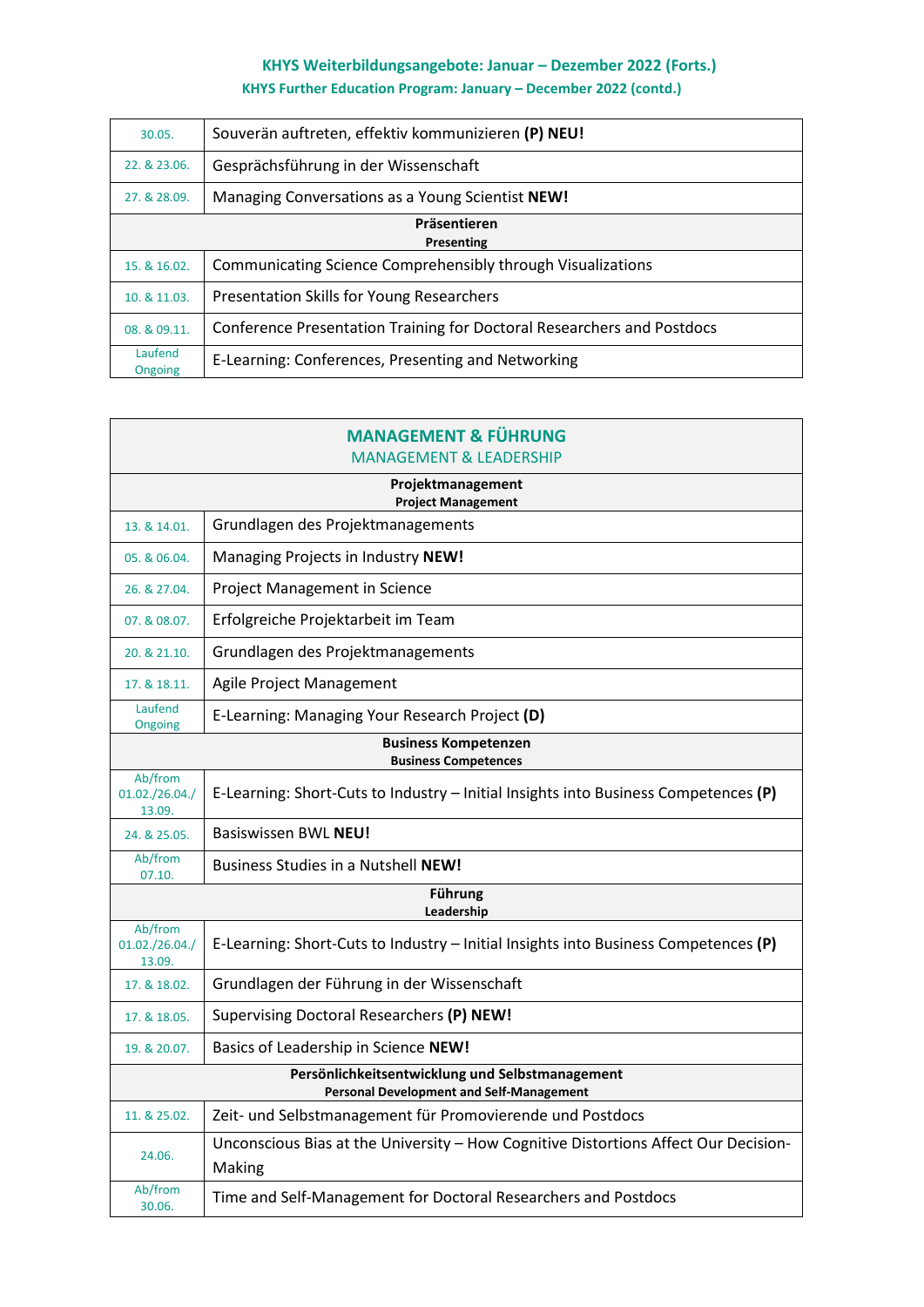## **KHYS Weiterbildungsangebote: Januar – Dezember 2022 (Forts.) KHYS Further Education Program: January – December 2022 (contd.)**

|              | Stressmanagement für Promovierende und Postdocs - Gelassener durch den              |
|--------------|-------------------------------------------------------------------------------------|
| 13. & 27.10. | Wissenschaftsalltag                                                                 |
| 11.11.       | Unconscious Bias at the University - How Cognitive Distortions Affect Our Decision- |
|              | Making                                                                              |
| 07. & 08.12. | Stress Management. Coping with Pressure in Challenging Times NEW!                   |

|                   | <b>SPRACHEN</b>                   |
|-------------------|-----------------------------------|
|                   | <b>LANGUAGES</b>                  |
|                   | <b>Englisch</b>                   |
|                   | <b>English</b>                    |
| Ab/from<br>23.02. | English à la carte                |
| Ab/from<br>20.09. | English à la carte                |
|                   | <b>Deutsch</b>                    |
|                   | German                            |
| 31.03.            | Refund Program for German Courses |
| tba               | Refund Program for German Courses |

|                    | <b>KARRIERE</b><br><b>CAREER</b>                                                                   |  |
|--------------------|----------------------------------------------------------------------------------------------------|--|
|                    | Karriereorientierung und -planung<br><b>Career Orientation and Planning</b>                        |  |
| Ab/from<br>18.01.  | Become Visible and Be Remembered - Self-Marketing for the Career of Your Dreams<br>(P) NEW!        |  |
| 10.03.             | Mapping Your Future. Persönliche Standortbestimmung zur Karriereorientierung<br>$(dt.)$ (D)        |  |
| 11.05.             | Karriereentscheidungen treffen. Kriterien und Methoden für die Auswahl beruflicher<br>Optionen (P) |  |
| 18. & 19.07.       | How to Shape Your Future: Career Planning for Postdocs (P)                                         |  |
| 06.10.             | Mapping your Future. A Workshop to Reflect on Your Personal Strengths and Goals<br>(D)             |  |
| Laufend<br>Ongoing | <b>E-Learning: Career Planning</b>                                                                 |  |
|                    | Berufsfeldspezifische Karriereentwicklung<br><b>Specific Career Development</b>                    |  |
| $29. - 31.03.$     | How to Be More Employable in the Private Sector (P)                                                |  |
| 28.04.             | Transfer of Academic Soft-Skills for Non-Academic Career Paths (P) NEW!                            |  |
| 28.06.             | From Research to Startup. Discover the Market Potential of Your Scientific Project<br>(P) NEW!     |  |
| Laufend<br>Ongoing | E-Learning: Skills and Attributes for Career Success: Developing an Enterprising<br>Mindset        |  |
| Laufend<br>Ongoing | E-Learning: Entrepreneurship in the Research Context                                               |  |
|                    | Bewerbungsphase<br><b>Job Application</b>                                                          |  |
| 10. & 11.03.       | Nach der Promotion - Karriereoptionen und Bewerbungsstrategien                                     |  |
| 13.05.             | Strategic Networking as an Access to the Hidden Job Market (P) NEW!                                |  |